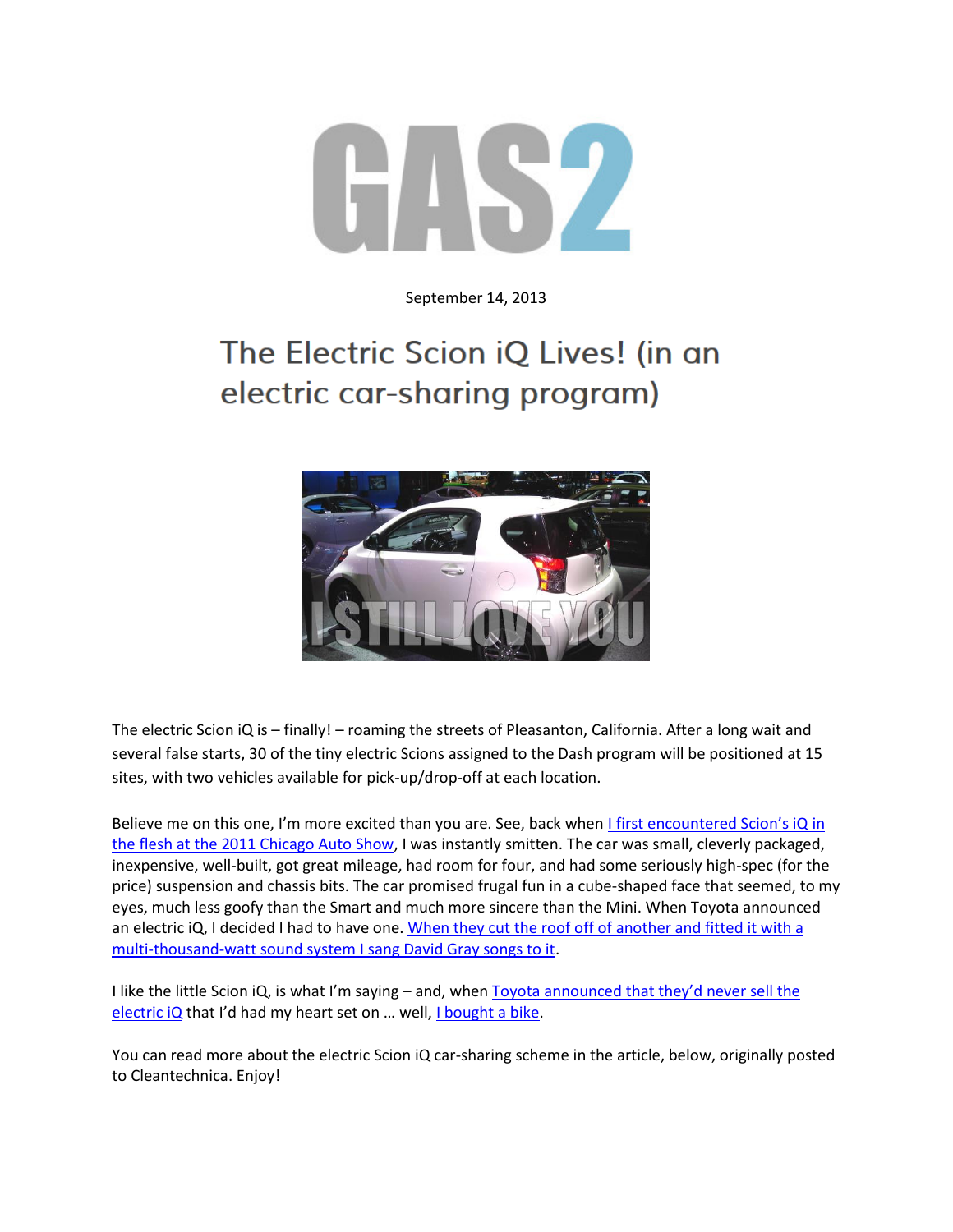

Electric vehicle and Scion enthusiasts in the Pleasanton, CA area may rejoice. Thirty electric Scion iQs have been provided by Toyota to City Car Share for the [Dash](https://www.citycarshare.org/Dash/) program in Pleasanton. They will be positioned at 15 sites, with two vehicles at each location. Three sites have already been selected: Schneider Electric on West Las Positas Blvd., CBRE and Nevada Pacific.



This electric car-sharing program is for travelers in need of short-distance trips of up to 40 miles. This is also the range of the Scion iQ Ev, a compact vehicle that can be re-charged in approximately three hours. They will be available at hourly rates. Since most trips in the contained area are fairly short, using one of the EVs should be affordable for anyone interested in car-sharing.

"City CarShare is pleased to introduce Pleasanton's first electric car-sharing vehicles at Hacienda, through our Dash fleet. By providing a car-sharing option for commuters, we are working towards our goal to take 20,000 cars off of Bay Area roads by 2020, while promoting and encouraging transit, walking, carpooling and cycling," said Rick Hutchinson, CEO of City CarShare.